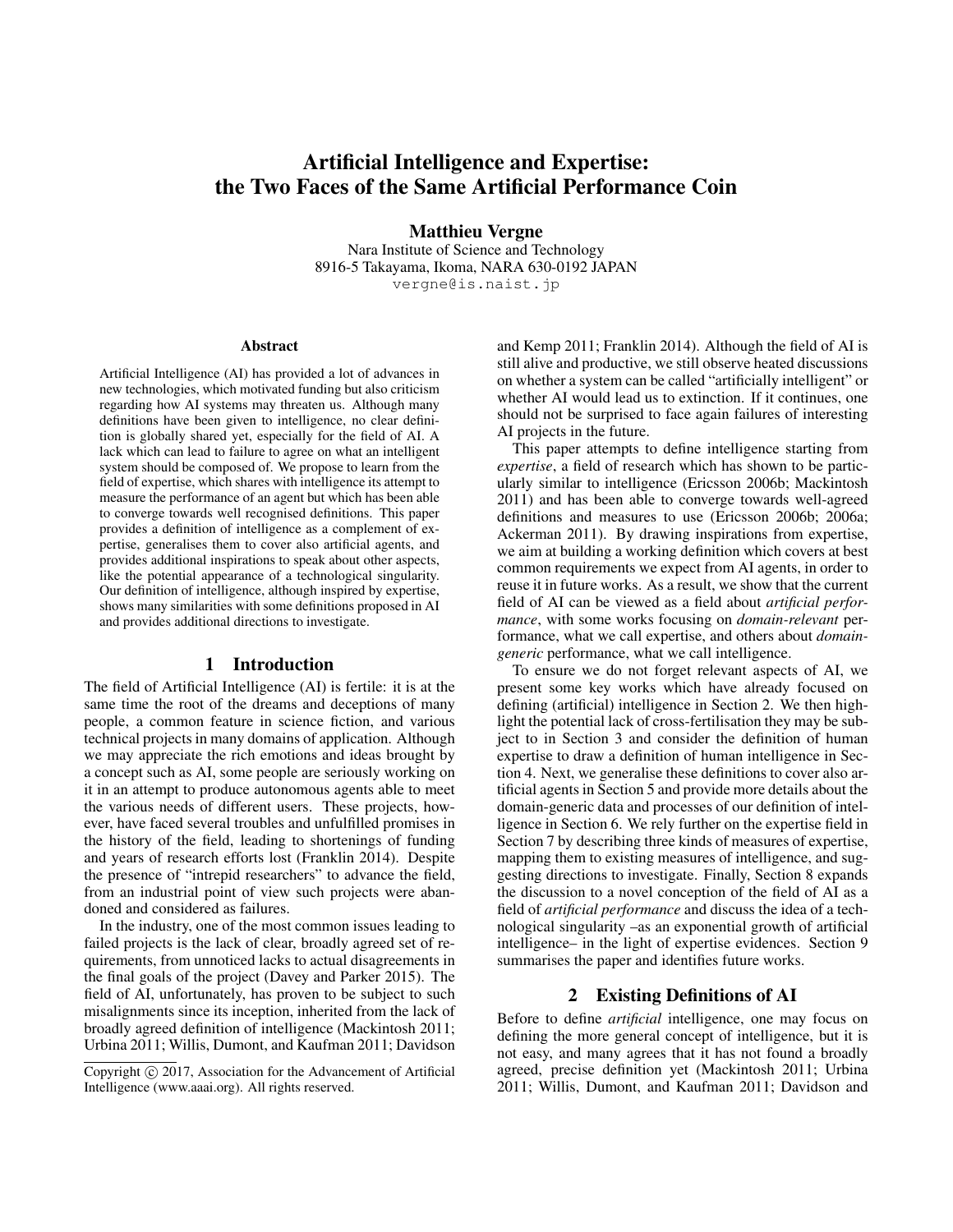Kemp 2011; Franklin 2014). In her statement, (Gottfredson 1997) agreed with 51 other academics studying intelligence about what can be considered as mainstream knowledge in the field, based on the following definition of intelligence:

Intelligence is a very general mental capability that, among other things, involves the ability to reason, plan, solve problems, think abstractly, comprehend complex ideas, learn quickly and learn from experience. It is not merely book learning, a narrow academic skill, or test-taking smarts. Rather, it reflects a broader and deeper capability for comprehending our surroundings – "catching on," "making sense" of things, or "figuring out" what to do.

A first problem with this definition is its openness: it does not provide an exhaustive set of features that intelligence would be composed of, nor an exhaustive set of processes it would be dedicated to. A second problem is its reliance on concepts like thinking and comprehension, or making sense of something, which are usually associated with human minds, awareness, and the like. Such an association is a problem when we want to describe machine intelligence, and generates debates about whether or not a machine can have a mind (Arkoudas and Bringsjord 2014). A usual example of these debates is the Chinese room of (Searle 1980) which, in its essence, states that one should not mix (i) the ability to acquire/process/produce signals, and (ii) the ability to understand what is done or to do it intentionally. For Searle, machines have (i) but not (ii), while humans do have (ii). To avoid these polemical debates, a usual bet is to consider that no mind is needed to be intelligent, and that we can focus on the data and processes involved in order to define intelligence (Robinson 2014). Nevertheless, the first problem remains: what should compose a precise definition of intelligence, such that it provides a basis on which artificial agents can be developed.

People in AI have put effort trying to define the term, and some have collected them and designed global definitions by extracting common factors. The most recent survey we know is from (Legg and Hutter 2007a) with 70 definitions coming from various sources like dictionaries, encyclopedias, grouped statements, individual psychologists and AI researchers. Following these definitions, intelligence covers features like knowledge, skills, mind, awareness, or perception, and many processes like understanding, reasoning, calculating, imagining, judging, problem solving, adapting, learning, and so on. They also highlight qualities like speed, flexibility, facility, effectiveness, social or personal value, abstractness, economy or optimisation, originality, purpose, degrees of intelligence, or domain-independence. If some definitions focus only on a single aspect, others give nonexhaustive lists of features, and some also mention what intelligence *is not*, going as far as considering intelligence as the ability to go against emotions or instincts.

From this broad set of definitions, (Legg and Hutter 2007a; 2007b) identify few common features: the interaction with the environment, the ability to satisfy goals, and the ability to adapt oneself. Based on this, they define intelligence as what *measures an agent's ability to achieve goals*

*in a wide range of environments*. In short, they provide a definition which intends to be exhaustive by relying on high level concepts, and consider specific features like learning or adapting as implicitly included in their definition.

(Legg and Hutter 2007b) also propose a formal definition based on what the agent perceives through observations  $o_i$ and rewards  $r_i$  and how it reacts through actions  $a_i$ . The agent is modelled as the probability distribution of its actions given its history  $\pi(a_i|o_1r_1a_1...o_{i-1}r_{i-1}a_{i-1}o_ir_i)$ , while the feedback of the environment is the distribution of the observations and rewards  $\mu(o_i r_i| o_1 r_1 a_1... o_{i-1} r_{i-1} a_{i-1})$ . The total reward achieved by the agent within its environment is computed by  $V_{\mu}^{\pi}$ , for which Legg and Hutter present several ways to combine the history of rewards  $\{r_i\}$ , the core idea being that the agent aims at maximising this value. The total reward achieved by the agent within a given environment  $(V_\mu^{\pi})$  is then weighted depending on the Kolmogorov complexity of this environment  $(K(\mu))$ , leading to give priority to simpler environments. Finally, they compute the intelligence of the agent  $\pi$  by summing these values over the various environments the agent can face ( $\mu \in E$ ), reaching the intelligence formula  $\sum_{\mu \in E} 2^{-K(\mu)} V_{\mu}^{\pi}$ . Although the Kolmogorov complexity makes it not computable, approximations can be used to make practical tests and an interesting property is its ability to give low intelligence to highly specialised agents, what we call *artificial experts* in this paper.

Despite the interesting advances made from this definition, the debate on how to define intelligence is not settled yet, and other people still think that some improvements are required. For instance, (Muehlhauser 2013) describes, as the previous executive director of the Machine Intelligence Research Institute (MIRI), their working definition. They consider intelligence as an *efficient cross-domain optimization*, thus introducing the idea that, beyond the ability to achieve a broad set of goals, the available resources should be used efficiently. If (Legg and Hutter 2007b) (p.42) admit that a big look-up table might achieve the goal inefficiently, for them it is irrelevant because it would be anyway able to successfully operate in a wide range of environments. From our perspective, it is unclear whether or not such a "naive" system would actually achieve a high intelligence level with the measure of Legg and Hutter, because of the negative impact that the huge amount of resources may have on the rewards, thus decreasing the intelligence value. However, the debate still continues on what should be considered as fundamental properties of intelligence.

# 3 The Fundamental Challenge of Defining Intelligence

Although intelligence is an old concept, it is still hard to decide how to define intelligence, making even harder to define *artificial* intelligence (Franklin 2014). As a project is prone to fail if the stakeholders do not agree on a clear set of requirements (Davey and Parker 2015), lacking proper agreement on such a fundamental definition makes doubtful the success of a general AI project. Although projects to design highly specialized agents tend to be successful, such as the AlphaGo agent which has won against masters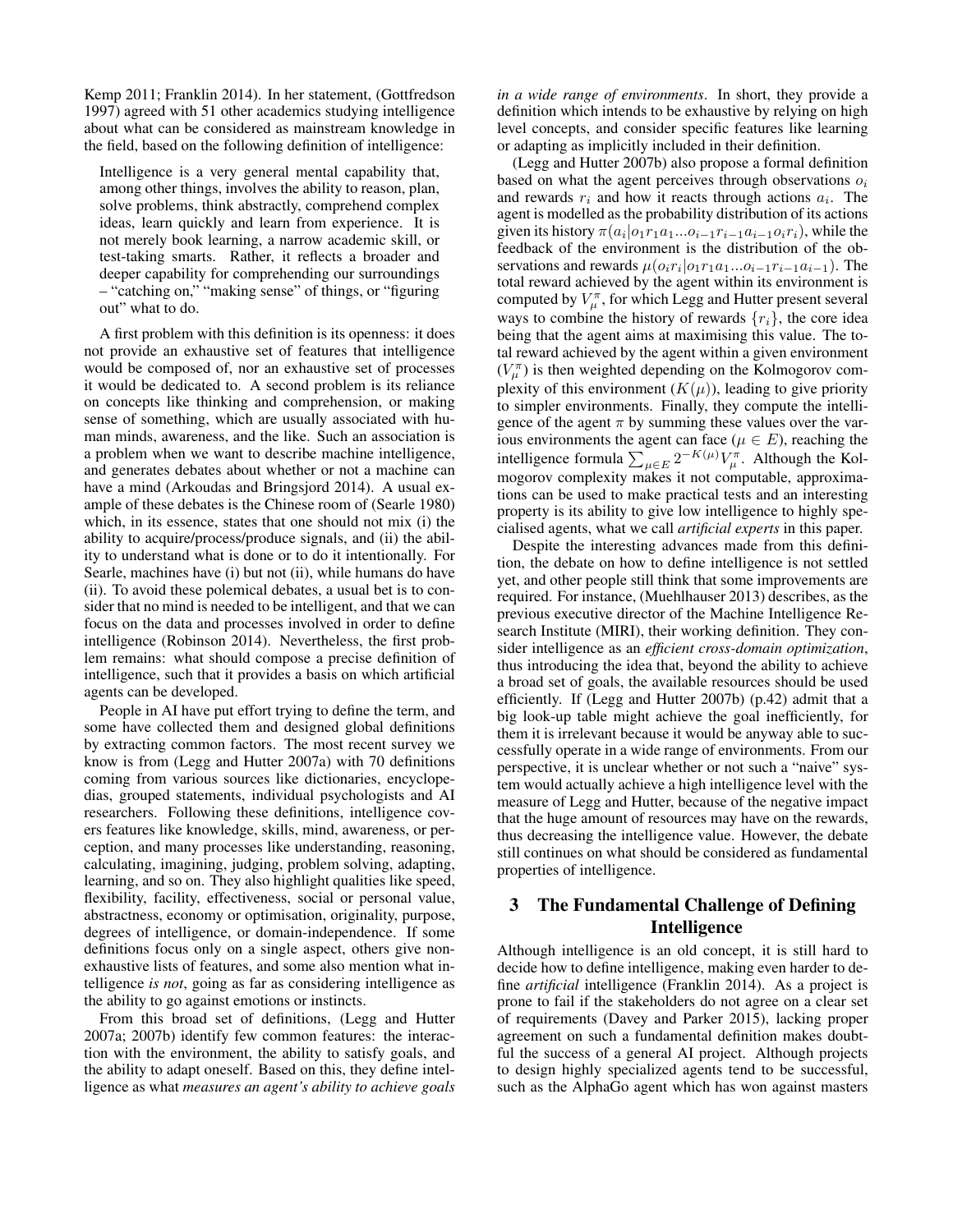in the go game, it is still unclear how to design a system able to achieve high performance on a broad, arbitrary set of tasks. One hint to fix this come from the authors of the Cambridge Handbook of Artificial Intelligence (Frankish and Ramsey 2014), who think that AI researchers belong to "a tighter, more homogeneous community than researchers in other areas of cognitive science", a situation which has made "much of the work less accessible to those in other disciplines". Thus, the lack of agreement in AI may be reinforced by a lack of cross-fertilisation with other domains, with the AI community running in a more isolated manner than it should. Some definitions might thus be supported by exploiting empirical evidences from other domains, maybe to make even more precise definitions than what has been achieved so far in AI.

Our research objective is to contribute to this crossfertilisation by relying on results in other fields, *expertise* in particular for this paper, in order to infer a working definition of intelligence. Although expertise and intelligence are highly similar because of their intent to measure performance, defining intelligence remains hard in practice while expertise has been more clearly defined, also based on the knowledge and skills of the performer (Ackerman 2011; Ericsson 2006b). Expertise appears consequently as a relevant source of inspiration for working on intelligence, in particular for establishing methods to improve it (Nickerson 2011).

# 4 Intelligence and Expertise: Two Complementary Aspects of Performance

Both expertise and intelligence intend to measure a kind of performance, and we can redraw both their histories starting from Socrates and Plato's thoughts about knowledge (Ericsson 2006b; Mackintosh 2011). In the Middle Ages, expertise was protected through guilds while knowledge in general was the affair of universities, both of which follow the same pattern of (i) forming apprentices/students, (ii) evaluating levels of performance through examinations, and (iii) allowing to form new apprentices/students when the highest level has been reached. Today, tests assessing the current level in professional or scholar environments focus on expertise (i.e. knowledge and skills for specific domains), but IQ tests are also used to predict future success. Such a parallel make expertise a relevant notion to start from in order to define intelligence, as long as it provides a complementary aspect to an overall performance.

In his thesis, (Vergne 2016) analyses definitions and literature about expertise, and the most precise definition he could find was provided by Merriam-Webster's dictionary<sup>1</sup>. Thus, you are an expert by *having or showing special skill or knowledge because of what you have been taught or what you have experienced*. Besides the notions of *knowledge* and *skill* that we find also in definitions of intelligence (Legg and Hutter 2007a), as well as the notion of learning implicitly referred by *teaching* and *experience*, another aspect is highlighted by this definition. Indeed, one may *have* such an

|                   | <b>Generic</b>           | <b>Specific</b> |
|-------------------|--------------------------|-----------------|
| <b>Relevant</b>   | Intelligence + Expertise | Expertise       |
| <b>Irrelevant</b> | Intelligence             |                 |

Table 1: Coverage of expertise and intelligence regarding different kinds of skills and knowledge for a specific domain (e.g. "relevant" means relevant for the domain).

expertise, which in scientific literature (Ericsson 2006b) is further detailed as having a lengthy, domain-related experience and a reproducibly superior performance, or *show* it, which involves assessments through social criteria.

As such, this definition could be used for intelligence as well because it reuses the very same elements, but in order to highlight the complementarity with expertise we need to refine the ambiguous *special skill or knowledge*. We already saw above that expertise is domain-related, and if we dig in the scientific literature we can see again that superior performance should be achieved on tasks which are representative in the domain (Ericsson 2006b). Even for the social criteria, evaluation should be done by experts in the same domain, leading to replace *special* by *domain-relevant* skill or knowledge. Once this precision is made, the distinction between expertise and intelligence becomes clearer: if expertise is about domain-relevance, intelligence is about domaingenericity, or cross-domain if we state it like (Muehlhauser 2013). In other words, you are intelligent by *having or showing domain-generic skill or knowledge because of what you have been taught or what you have experienced*.

The resulting difference between expertise and intelligence is illustrated in Table 1, and although they cover complementary aspects of performance, they are not strictly disjoint. Despite a total complementarity would motivate the mapping of intelligence with domain-generic and expertise with domain-specific, we preferred mapping the latter to domain-relevant for two reasons: (i) knowing the various shapes of chess pieces is specific to the domain of chess but has a small impact on winning the game, an important goal for chess experts, so being domain-specific is not enough to increase performance, and (ii) although reasoning is generic, chess experts require it to analyse the moves of their opponent, so generic aspects are also useful. One may wonder why intelligence also covers *domain-irrelevant* elements, but because these elements are also generic they might be relevant for other domains, like communication skills might be irrelevant for chess but relevant for sales. However, expertise entails domain-specific tasks that intelligence does not, so our definitions do not suggest an equivalence between measuring expertise –even in many domains– and measuring intelligence, although they do not forbid correlations (e.g. performance on many specific tasks might support performance on their common generic tasks). Consequently, our definitions make intelligence and expertise overlap on knowledge and skills which are both domainrelevant and domain-generic, but they complement each other to cover better the overall performance of the person.

 $1$ Definition of expert: http://www.merriam-webster. com/dictionary/expert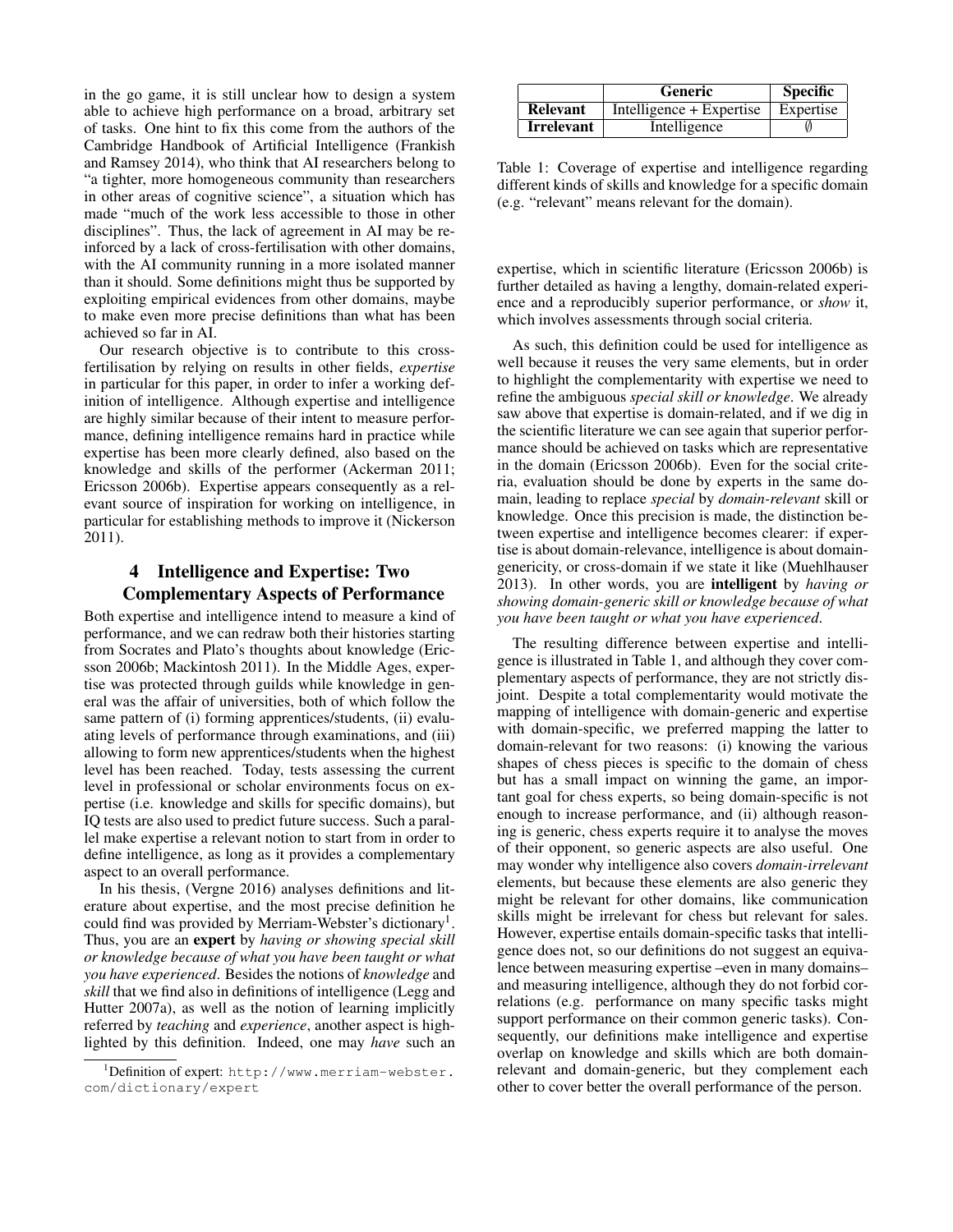### 5 From Human to General Performance

Although these definitions are well suited for humans, they could be more polemical for machines: many would argue for example that a machine *knows* anything, while we can broadly agree that it stores data or information. Consequently, in order to generalise our definitions to artificial agents, we suggest to speak about *data* instead of knowledge, while considering knowledge to be a human or animal way to store data. We may argue that *information* would be better, in the sense of relating pieces of data to make sense of it, for instance to make the agent able to answer questions, but this is about *how* to exploit the stored data to produce information, which relates to the skills of the agent.

A skill, by definition<sup>2</sup>, corresponds to the ability to exploit knowledge based on what has been learned through training or experience, which makes it well suited for natural agents like humans and animals but less for machines. Indeed, not only it is based on knowledge, which has been discussed above, but it is also based on experience, which could be also linked to consciousness and other human-like aspects<sup>3</sup>. Consequently, we prefer to generalise to *processes* (instead of *skills*) which exploit the available *data* (instead of *knowledge*) to achieve some goals.

Once the part about skill and knowledge has been generalized, it might be worth looking at the part about teaching and experience too, which we have already started to consider. From our point of view, the fundamental property highlighted through the term *experience* is the ability of the agent to identify *by itself* what should be learned, while *teaching* is about what *other agents* identify as worth. In other words, we don't think that this is the overall teaching or experiencing process which is important for this definition, but the fact that skills and knowledge (or processes and data) should be acquired through the initiative of the agent or through the help of other agents. In other words, whether the agent's data and processes are *generated* by the agent or *transferred* to it, which are the notions we think to be relevant for generalising our definitions to any kind of agent. With such a definition, we cover both the idea that artificial agents should be able to learn by themselves as well as reuse what has been learned by other agents, including humans.

As a summary, an agent is an expert (in a domain) by *having or showing domain-relevant processes or data which have been transferred to or generated by it.* Following this definition, an agent –human or machine– having chessrelated data (e.g. existing chess pieces, possible movements, etc.) and processes (e.g. move pieces on a board, plan castling, etc.) should be considered as having some expertise in chess. Similarly, an agent is intelligent by *having or showing domain-generic processes or data which have been transferred to or generated by it.* To illustrate correctly this definition, we must identify what a *domain-generic* process or data might be, which is the aim of the next section.

One may argue that intelligence is about what the agent

|                   | <b>Generic</b>       | <b>Specific</b> |
|-------------------|----------------------|-----------------|
| <b>Relevant</b>   | Search for movements | Hunt pheasants  |
| <b>Irrelevant</b> | Imagine a story      | Hunt chicks     |

Table 2: Classification of example skills for the domain "hunting".

is able to achieve by itself, and thus the transfer of data and processes should not be considered in the definition of intelligence, but from our perspective it would be too restrictive. Indeed, with two instances of the same, "newly born" artificial agent, we can let one learn through *experience* and then copy its data and processes into the other one, which consequently learn through *transfer*. In such a situation, both agents would be identical, including on their performance, leading to have no reason to consider one as more expert or intelligent than the other: the important aspect is *what* they have, not *where* it comes from. Another argument can be made on "having or showing": if we cannot dissect humans, justifying that we exploit what they *show* as an approximation, an artificial agent should not have this problem, leading to rely only on what it *has*. But again, it is not always true in practice: a machine can be deeply optimised, or structured in such a way that the data/processes encoded are not human-readable, or made inaccessible through physical or legal limitations. Thus, although we agree that the actual expertise/intelligence is based on what the agent *has*, it seems to us as a practical requirement to consider what is also *shown* by the agent.

#### 6 Domain-Generic Processes and Data

In order to better understand what we call an intelligent agent, we must clarify what we mean by *domain-generic* processes and data, what we attempt to do by clarifying first the notions of domain-relevance and domain-specificity. In our view, domain-relevance means important or significant for the domain, so performing in the domain leads to use this data or process (domain  $\Rightarrow$  data/process). Domain-specificity means reserved for the domain, so using this data or process leads to performing in the domain  $(data/process \Rightarrow domain)$ . Table 2 illustrates these notions for hunting: if one says that he hunts pheasants, another will immediately relate this to hunting because it is *specific* to this domain (the syntactic similarity being one of the best evidence). At the opposite, although searching for movements is clearly important to be able to hunt, it can be also about searching for financial movements in stock markets or searching for the movements of a baby in a pregnant mother. Similarly, we can have tasks specific to hunting but irrelevant, for instance because the prey is by nature unable to escape, and generic tasks not necessary for the domain, although they might be useful for others.

If we focus now on genericity, as the reverse of specificity, it means that using the data or process does not lead to work in any domain in particular. In the extreme case, it is always possible for the agent to use this data or process independently of the situation it faces, which means that the

<sup>&</sup>lt;sup>2</sup>Definition of skill: http://www.merriam-webster. com/dictionary/skill

<sup>3</sup>Definition of experience: http://www.merriam-webs ter.com/dictionary/experience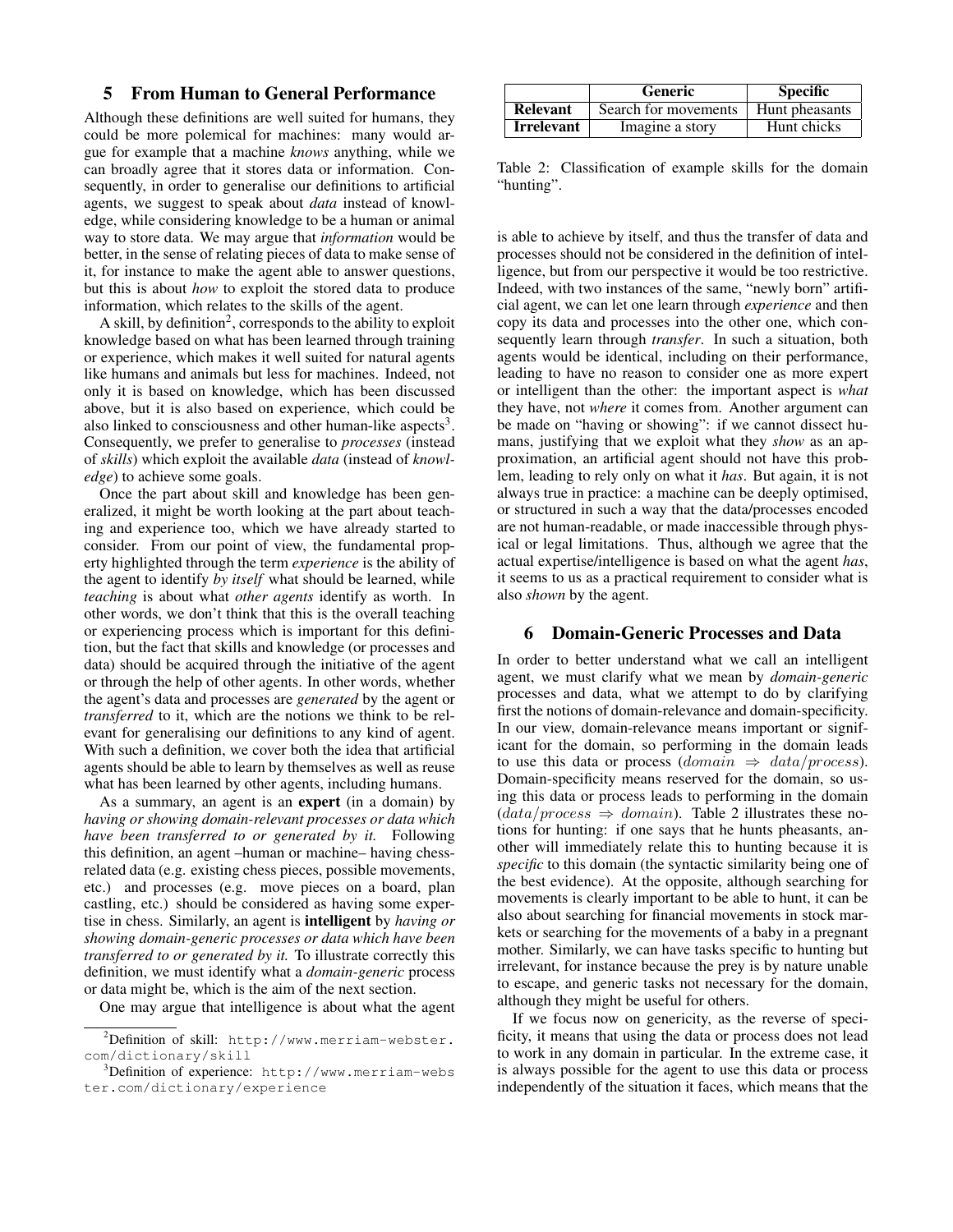only resources needed for doing so are the ones naturally available to the agent. We consider that the most suited element fitting this definition is the body of the agent, which is available independently of the environment it evolves in. Domain-generic data thus includes what the agent is able to perceive, external perceptions (e.g. vision, sound, and other sensors) as well as internal ones (e.g. memorised phenomena, emotions). Domain-generic processes would then be the ones based only on this domain-generic data, like learning, remembering, forecasting, mimicking, and so on.

Improving intelligence then corresponds to improving domain-generic data, so data about the agent itself and how it perceives the world, and improving domain-generic processes, so exploiting better this data. Examples of data improvements are having more data, which requires compression (e.g. generalisation) if the amount of memory is restricted, or fastening its retrieval (e.g. with a more efficient structure), or having a better alignment with perceptions (e.g. fix wrong forecasts). Examples of process improvements are having more processes (i.e. exploit the body or external resources in more various ways), executing a process faster or more precisely, or adapt it to more situations.

#### 7 Towards Measures of Intelligence

Another interesting aspect of a definition, beside describing a phenomenon, is its ability to support measurements, which is crucial for obtaining empirical evidences. For this paper, we focus on what the field of expertise provides us in order to draw inspirations from it. (Ericsson 2006b) summaries three kinds of evidences of expertise: (i) reproducibly, superior performance in authentic, representative tasks, (ii) a lengthy, domain-related experience, and (iii) social criteria. In the following, we look at each of them by first describing the expertise evidence and then discussing an equivalence for intelligence, while trying to identify existing AI measures.

We start with the *social criteria*, which rely on the evaluations made by other agents to infer the level of expertise of the agent we are interested in. For example, we can rely on a certification delivered by an authority, like the Oracle's Java certification, or on individual assessments in social networks, like the social network LinkedIn which allows people to endorse the skills of other people. For intelligence, we already have such kind of criteria through the *Turing test* (Turing 1950), which consists in making humans compare two agents (one human and another artificial) and guess which one is the machine based on its behaviour. Trust is important for these criteria, because one should pay attention to which evaluators to consider and how to aggregate their evaluations reliably. Moreover, they suffer biases, in particular the interpretation of the criteria can vary among the evaluators and a given test may favour only restricted domains, like the Turing test focuses on human communication.

A more direct expertise measure is the assessment of a *lengthy, domain-related experience*, which is usually done with humans by looking at the time spent performing in the domain. For machines, because the time to proceed can vary significantly depending on its resources, we may consider the amount of data processed, like the number of chess games it has learned from to measure its expertise in chess. For intelligence, rather than looking at the amount of domain-relevant content, the measure should focus on the amount of domain-generic content the agent has worked on. We could think about the amount of input/output data processed to model its body and environment, and the number of times processes have been executed. The issue with lengthy experience is that it only provides an *upper bound*: with only few content it is obvious that only a low level can be achieved, while with a lot of content a high level *might* be achieved, if it is well exploited. With humans, for instance, the performer may continue to work in the domain but stagnate at a satisfying level by doing routine work, which means that expertise does not increase anymore (Ericsson 2006a). It is also true for machines, although processing more data than another gives a greater opportunity to perform better, it does not guarantee it: a random system for example does not improve even with a lot of "experience".

The last and most reliable criteria used in expertise is the *reproducibly, superior performance*, which should be established on *authentic, representative tasks* (Ericsson 2006a). This is the latter which makes it domain-related: the tasks should be chosen depending on the domain to represent, and executed in a situation as close as possible from actual practice. This measure is the hardest to obtain because (i) a lot should be known about the domain to identify those tasks and their performance criteria, and (ii) they involve field studies, subject to contextual influences. For adapting it to intelligence, the tasks should be domain-generic, which means that they should relate to the core abilities of the agent, which then depends on which sensors and actuators the agent is composed of. This is what is attempted for instance by IQ scores and their derivatives (Urbina 2011) which focus on core abilities of humans like memory, attention, comprehension, and reasoning, and AI researchers already tried to adapt them to machines (Dowe and Hernndez-Orallo 2012). An issue with these tests, however, is their dependence to the agent: human tests based on visual perceptions for example cannot be used if the human performer is blind, which is even worse if we look at the heterogeneity of machines (Hernndez-Orallo and Dowe 2010; Dowe and Hernndez-Orallo 2012).

Although the best criteria appears as hard to measure properly because of the high dependence it has on the agent itself, we may look at it in a different way. From our observations, it seems natural for people that a machine programmed to execute some tasks, although it achieves it with high performance, cannot be called intelligent *because* it is programmed to do so. Even for a machine able to perform well in various domains, if it is based on a vast look-up table –and thus programmed to do so– it hardly appears as an intelligent one. Rather than focusing on the high level of performance in these tasks, which is a matter of expertise, we could look at intelligence as the way to *acquire* this performance, which indeed requires to start without it. In other words, we may use a measure of intelligence assessing how the agent shows *reproducibly, superior performance in acquiring reproducibly, superior performance* (repetition on purpose). More formally, an agent a performing in a do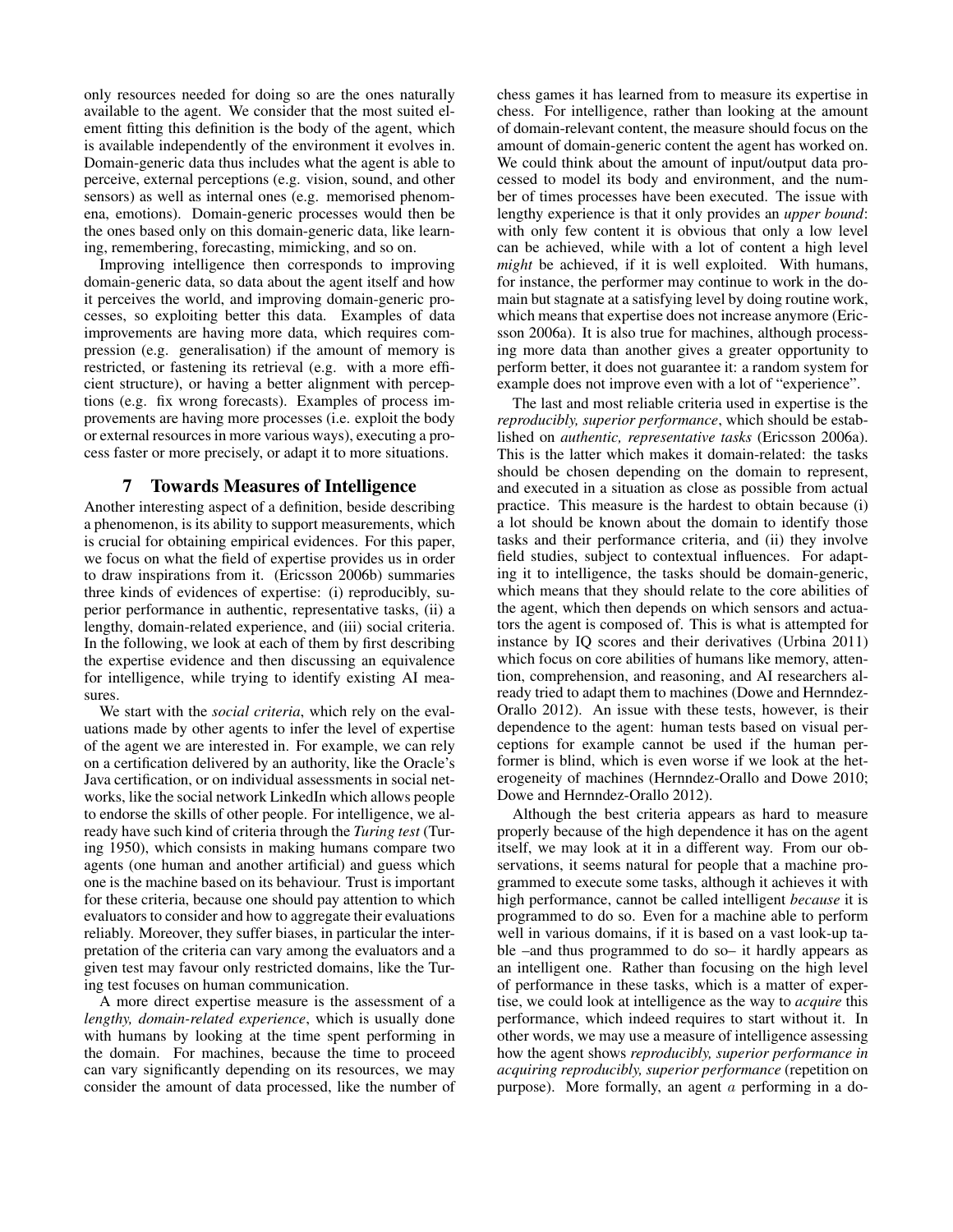main  $d \in D$  at a time t with a measured level of expertise  $exp(d, a, t)$  would have a level of intelligence related to the variation of expertise in these domains  $\frac{\partial exp(d, a, t)}{\partial t}$ .

Indeed, having the agent knowing better about itself and how it can interact with the world appears to us as a good way for the agent to better use its own resources, whatever they are and for whichever purpose, making it able to acquire more expertise faster in any domain it may be able to perform. One could criticise that machines can acquire expertise faster than humans, because they are not tired and can spend all their time on domain-relevant tasks, or that a human or machine can acquire expertise "stupidly" by learning by heart or building a look-up table. Although we would agree that it is far to be enough, we think it is a relevant direction to investigate, and we are not the first ones to think so (Sternberg 1999). Such a measure would probably fall in the category of dynamic measures of (artificial) intelligence, like the measure of (Hernndez-Orallo and Dowe 2010) and cover the ability to learn in an autonomous way how to perform at best in a wide range of environments (Legg and Hutter 2007a; 2007b; Muehlhauser 2013). The advantage of looking it through the prism of expertise is that it provides us hints on what to consider as the basis of intelligence: domain-generic data and processes, i.e. data about the agent itself and its perception of the environment, and processes on this data.

# 8 Further Discussions: The Field of AI and the Technological Singularity

An interesting aspect of our performance-based perspective is that it gives a novel light on the field of AI, which could be rephrased as *artificial performance* (AP). This field would be further divided into sub-fields like *artificial intelligence*, or *artificial general intelligence* (AGI) to reuse an existing field, and *artificial expertise* (AE), with the latter further divided into the various domains of expertise actually covered by machines (e.g. gaming, medical support, optimisation). With this subdivision, it becomes straightforward that expert systems (also called GOFAI, or Good Old-Fashioned AI), which are mainly rule-based systems acquired from experts feedback, belong to the AE sub-field. For systems like neural networks, there genericity allows them to cover both AE (there is successful applications in games for instance) and AGI, thus AP as a whole. Of course, we don't claim that current visions of AI are obsolete, but we think that looking at it as AP with both AGI and AE is more constructive and supports less polemical positions.

We can also discuss how measuring intelligence as performance in acquiring performance supports continuous growth of intelligence, which can be considered both as an advantage and a threat. On one side, its recursivity supports the ability of lowly intelligent agents to become more intelligent, which offers the opportunity to focus on lowly intelligent agents and hope that they would achieve higher levels on their own through a virtuous cycle. On the other side, it may also support a so called *technological singularity*, a phenomenon involving an exponential growth of intelligence of machines, leading to a loss of human con-

trol and unexpected threats on humanity. However, if we look at it through the prism of expertise, we may consider such an event to be purely theoretical: expertise seems to be limited by innate capacities (Ericsson 2006a), leading to consider various upper bounds. Indeed, the agent might perform without seeking for improvements: humans stagnate if they don't have personal motivation to improve further or if they don't face challenging situations (Ericsson 2006a). Similarly, improving intelligence is not merely using it: the time spent to acquire more expertise in a domain is not spent in finding how to acquire it more efficiently. We could also mention that learning goes fast during teaching sessions, which is possible only when the knowledge is already available somewhere, while trial and errors are slower but become necessary when the state of the art has been reached. Even if we don't speak about what to improve between expertise and intelligence, virtual and physical limits should be considered: Information Theory teaches us that data cannot be indefinitely compressed without losing information, leading to increase the storage space, which consumes resources, communication and execution time, which is physically bounded by the speed of light, and so on. All these observations seem to support at best a logarithmic-like evolution of intelligence, so more we increase and harder it is to increase further, or strictly upper bounded curves like exponentials or power laws, as observed with human performance (Anderson 1981).

### 9 Conclusion

In this paper, we rely on literature about expertise to define intelligence as a complementary kind of performance, and we generalise them to cover both human and artificial agents. Such a definition helps us to drive our future projects in the field of AI by clarifying our perspective on the intelligence of artificial agents. Consequently, while expertise is having or showing *domain-relevant* processes or data which have been transferred to or generated by the agent, intelligence is similar but about *domain-generic* processes or data. By domain-generic data, we mean data about the agent itself and its model of the environment, while domaingeneric processes are the ones exploiting or generating this data. In order to measure it, because measuring expertise is about establishing evidences of reproducibly, superior performance in domain-relevant tasks, we propose to measure intelligence by establishing evidences of reproducibly, superior performance in acquiring reproducibly, superior performance. If this definition clearly aims at considering intelligence as a way to acquire expertise, its recursivity also allows intelligent agents to improve their own intelligence. All this inspiration from expertise allowed us to cover actual practices and definitions used in AI as well as to provide additional directions to investigate.

Future works aim at investigating further the relations between expertise, intelligence, and performance of (artificial) agents to stress the definitions provided in the paper. Experimentally, it could be achieved by extending specific types of artificial experts (e.g. chess player) with data about the agent and related processes in order to evaluate their impact on the (acquisition of) expertise (i.e. in chess). A partic